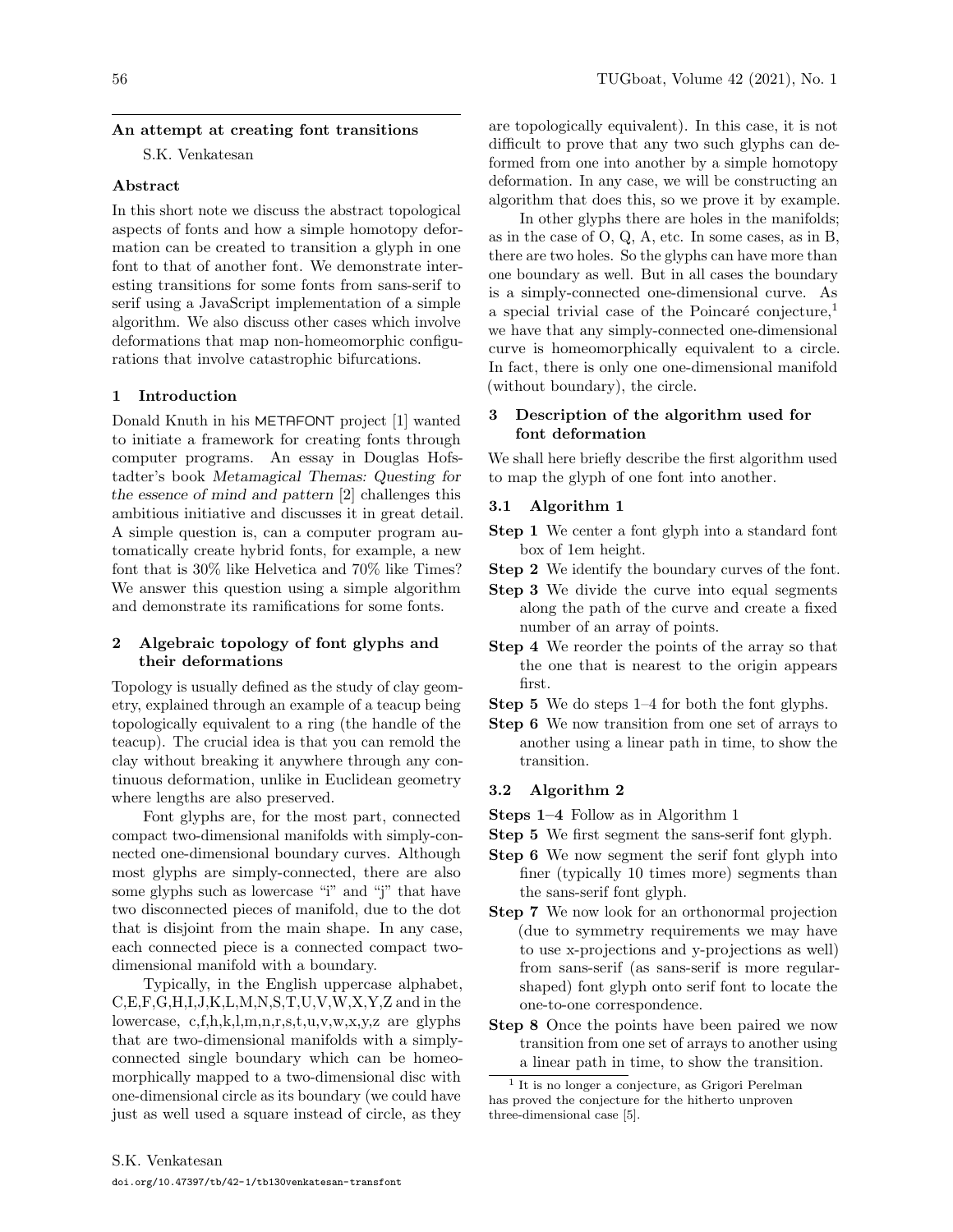# 3.3 Some hints on filling the area inside the curve

The curve that has the longest length needs to be filled inside, while the rest of the curves should not be filled inside (except for the case of the dot for "i" and "j"). In order to identify which piece of curve maps into which, we use the length and the centroid of the curves as the important parameters to guide in our choice.

To identify that the dot in "i" and "j" needs to be filled, we need to find out if the other curves are inside the main curve or not, a non-trivial exercise. In fact, it took more than a century to prove the Jordan curve theorem [3], i.e., that a one-dimensional closed curve embedded in a two-dimensional Euclidean plane divides the plane into two disconnected pieces (the inside and outside), but for approximately convex shapes this identification is not that difficult.

## 4 The Demo site and JavaScript algorithm

The demo site is here:

[cqrl.in/dev/font-transition-js.html](https://cqrl.in/dev/font-transition-js.html)

The JavaScript code, released under GPLv3, is here: [github.com/Sukii/font-transition](https://github.com/Sukii/font-transition)

5 Transition from Linux Biolinum Regular to Linux Libertine Regular



Now let us typeset some text with this transition font to see if it is reasonable:

# 100% sans-serif: Quick Brown Fox Jumped High Over The Lazy Dog

70% sans-serif, 30% serif: Quick Brown Fox Jumped High Over The Lazy Dog

30% sans-serif, 70% serif: Quick Brown Fox Jumped High Over The Lazy Dog

100% serif: Quick Brown Fox Jumped High Over The Lazy Dog

# 6 The pessimism of Hofstadter and the confidence of Knuth

It is true that there are limits to what is feasible; for example, Einstein showed, using the principle of relativity, that the speed of light limits the speed of particles, as it would require infinite energy to cross that barrier. However, we also know that quantum tunnels break through such impossible barriers, as in the case of the Hawking tunneling effect, by which we are able to visualize black holes. More simply, X-rays are not visible to human eyes but they can be discerned through other means such as photographic plates. So limits of human perception and achievements can be extended by other means, as we gain better perception of the problems.

We have shown in this article, both theoretically and through demonstration of font transitions that it is possible in some effective way to achieve what Donald Knuth envisaged. In this article, we restricted ourselves to transition from one font to another only in the case where both are topologically equivalent (i.e., homeomorphic), but it is possible to go beyond that into other complicated designs such as script fonts and gothic (Fraktur, etc.) fonts, i.e., create a transition effect from a sans-serif font glyph to a script or gothic font glyph. This cannot be achieved by a simple homotopy deformation. It requires creation of bifurcation effects and other catastrophes studied by Rene Thom [4], V.I. Arnold [5], and many others.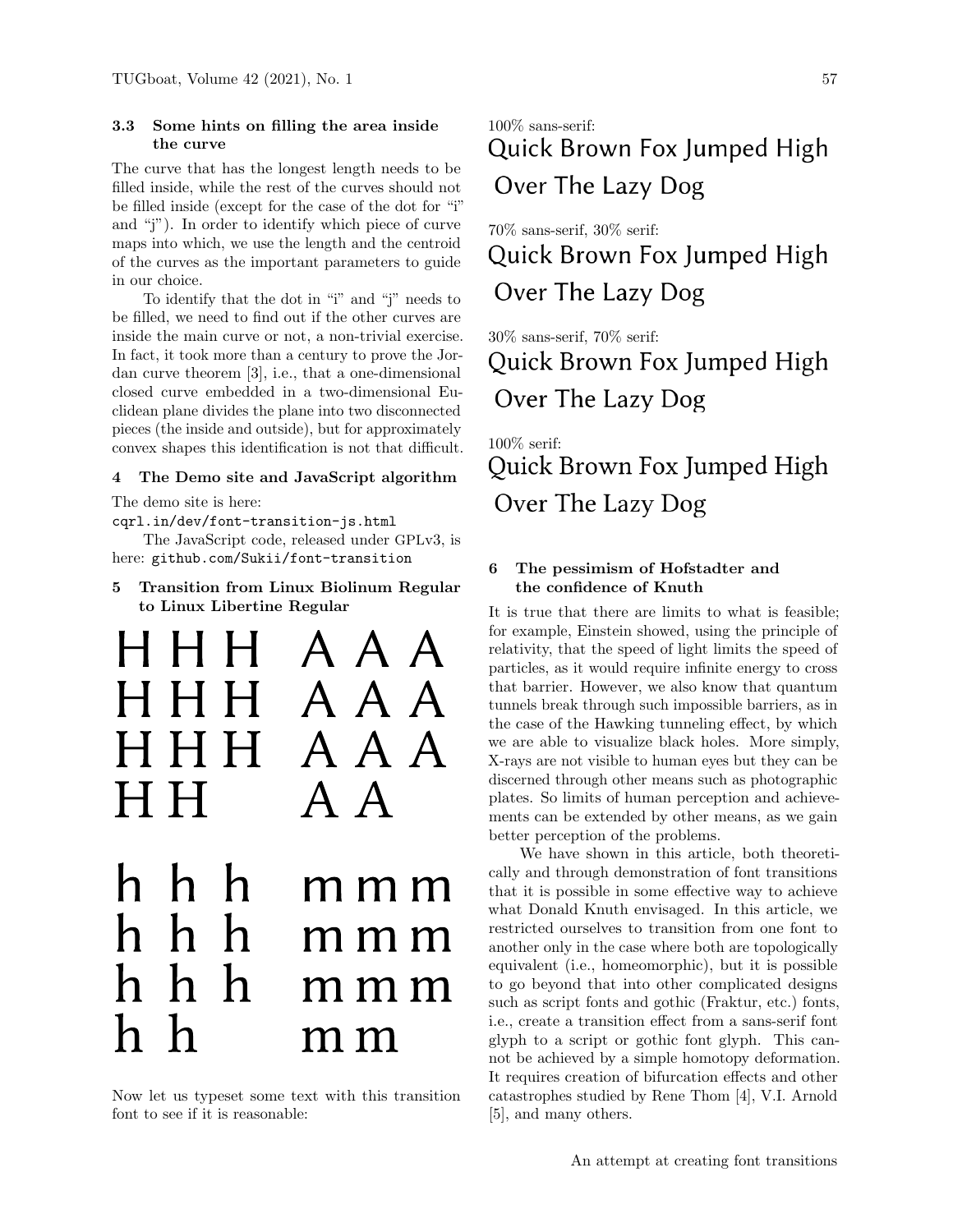Instead of meandering into profundity, we shall now discuss a concrete example. Consider the following calligraphic character L:

$$
L\longrightarrow \mathscr{L}
$$

generated using the calrsfs LATEX package. Let us see what the transition from the sans-serif "L" in Linux Biolinum to this script L might look like:



However, creating this transition was not as easy as the previous cases. The "script L" has three boundary curves while "sans-serif L" has only one boundary curve. But, if we carefully observe the pen stroke as it flows through the glyph, we can see it is just one stroke but self-intersecting at two places. This can be considered as a two-dimensional ribbon embedded in  $(2+1)$ -dimension (like a twisting and turning fly-over we see in big cities).

Unfortunately, the font files do not store this selfintersecting curve. Instead, the font files stores it as three boundary curves. In order to create the above transition we exported the glyph from the font file as three SVG curves, welded them together as a single curve that self-intersects at two junctions but flows unobstructed through the channels. Unfortunately, if we try to import this back into FontForge as a glyph and export it as a font, it doesn't work.

This describes the flow of the pen in  $(2+1)$ dimension paper (the third dimension being time). To explain this I always mention this joke: There were once a big truck and a bus speeding along a highway at the same physical point on the road but didn't collide. How is it possible? Answer: The bus travelled in the morning, while the truck travelled at night.

#### 7 Evolution of a whale from a mouse-deer

Here we explain the complexity of morphing of one glyph using the evolution of a land mammal (a mousedeer) into a whale, giving a classical Darwinian angle to it:



In the above transition, one can observe that all animals retain approximate left-right symmetry in their external form. This left-right symmetry is imposed by the Darwinian pressure on the external form by the environment that punishes any left-right asymmetry as it decreases survival fitness due to impaired physical mobility. We shall see in the next section how such symmetry conditions can be imposed on glyphs to preserve approximate left-right symmetry in some characters in the transition states.

Insects possess some kind of left-right symmetry, but not all life forms have left-right symmetry, e.g., amoeba, octopus, jellyfish or for that matter trees and plants. In the zoo of Latin alphabets, only some characters possess approximate left-right symmetry, like H, A, M, W, but they each have their own unique shape and some internal symmetry and aesthetics of their own.

One can also employ these techniques to study the evolution of scripts over time, e.g., the evolution of Tamil script, as shown here

([wikipedia.org/wiki/Tamil\\_script](https://wikipedia.org/wiki/Tamil_script)):